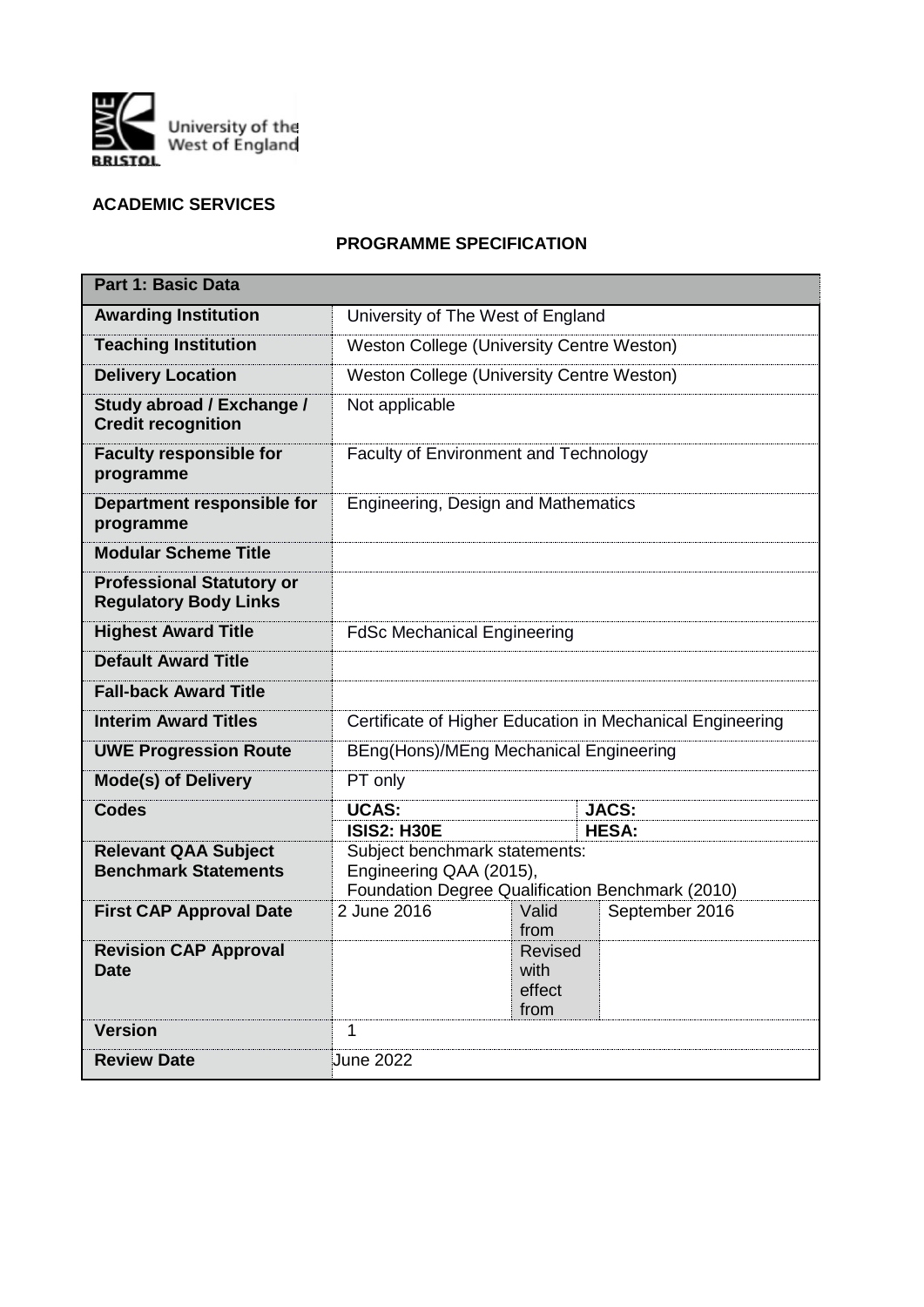## **Part 2: Educational Aims of the Programme**

The aim of the Mechanical Engineering Foundation Degree is to produce graduates with a broad understanding of mechanical analysis and design, combined with awareness of engineering practice, information technology and project management . The graduates from this programme will be equipped to solve multi-disciplinary projects with a greater emphasis upon critical appraisal of existing ideas and practice original thought and creative ability.

This programme will produce graduates with a wide range of expertise relevant to industry in general and in particular industries related to mechanical design, operations and manufacture. The programme covers a broad range of disciplines such as Mechanical Analysis, Mathematics, Stress & Dynamics, and Manufacture. Evidence from local industries indicates a solid demand for graduates with a broadbased 'systems' approach to engineering problem solving. It is anticipated that graduates from the course will play a major role in the design, management and co-ordination of multi-disciplinary projects.

Foundation Degrees are intended to provide the knowledge and skills that are necessary to enable employees to be versatile and adaptable in progressing to and within work. Employability is a key aspect in Foundation Degree programmes and its inclusion should equip and assist learners to enhance their employment opportunities, and/or allow them to prepare for a career change.

Authentic and innovative work-based learning is an integral part of the Foundation Degrees. It enables learners to take on appropriate role(s) within the workplace, giving them the opportunity to learn and apply the skills and knowledge they have acquired as an integrated element of the programme. It involves the development of higher-level learning within both the institution and the workplace. It should be a two- way process, where the learning in one environment is applied in the other. Work- based learning can be achieved through many forms, including full-time or part-time work, integrated work placements, and real work environments. As a component of the Higher Apprenticeship Framework the Foundation Degree will enable employers to fill higher level skills gap and for students to be immediately productive within the industry on graduation.

The aims are that graduates shall be able to:

1. Apply established and novel Mechanical Analysis concepts to the solution of engineering problems involving Design, Operations and Manufacture.;

- 2. Model mechanical engineering systems so as to be able to specify and assess the technical design;
- 4. Understand the design, material and manufacturing.

5. Identify the links between design, manufacturing and production management, modification,

- maintenance and control of manufacturing facilities;
- 6. Operate effectively either as individuals or as members of a multi-disciplinary team;
- 7. Communicate effectively both orally and in written form;
- 8. Pursue independent study, undertake enquiry into novel and unfamiliar concepts and implement change in an Engineering environment.

### **Programme requirements for the purposes of the Higher Education Achievement Record (HEAR)**

Foundation Degrees are intended to provide the knowledge and skills that are necessary to enable employees to be versatile and adaptable in progressing to and within work. Employability is a key aspect in Foundation Degree programmes and its inclusion should equip and assist learners to enhance their employment opportunities, and/or allow them to prepare for a career change.

The aim of the Mechanical Engineering Foundation Degree is to produce graduates with a broad understanding of mechanical analysis and design, combined with awareness of engineering practice, information technology and project management . The programme covers a broad range of disciplines such as Mechanical Analysis, Mathematics, and Stress & Dynamics. Evidence from local industries indicates a solid demand for graduates with a broad-based 'systems' approach to engineering problem solving. The graduates from this programme will be equipped to solve multi-disciplinary projects with a greater emphasis upon critical appraisal of existing ideas and practice, original thought and creative ability.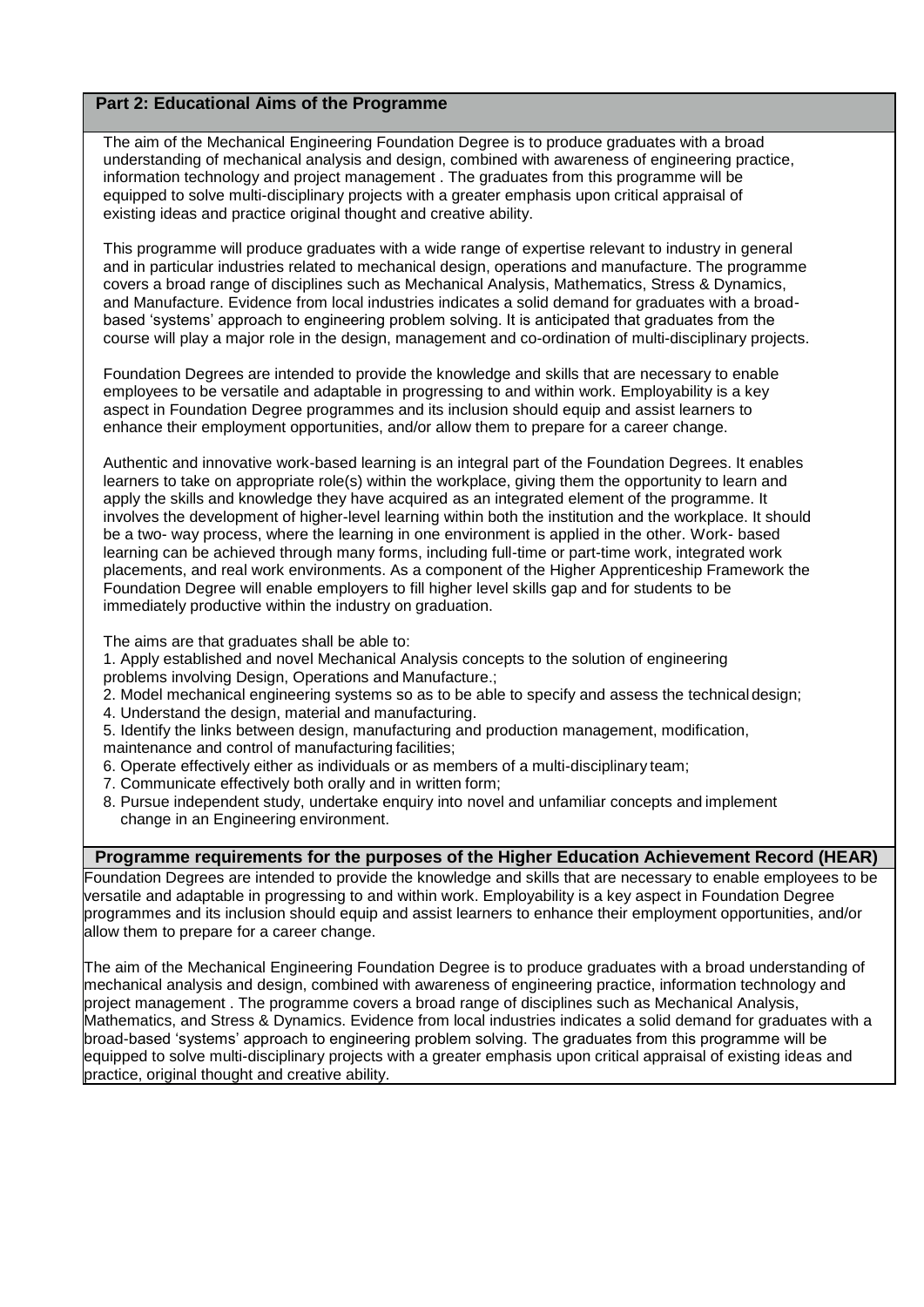# **Part 3: Learning Outcomes of the Programme**

The award route provides opportunities for students to develop and demonstrate knowledge and understanding, qualities, skills and other attributes in the following areas:

| JFMF7C-30-1 (WBL)<br>JFMF8C-15-2 (WBL)<br>JFMFQA-15-2<br>JFMFK9-15-2<br>JFMFL8-15-2<br>JFMFG3-15-1<br>JFMF88-30-2<br>JFMFH3-30-1<br>JFMFF3-15-1<br>JFMFJ9-30-1<br><b>Learning Outcomes:</b><br>A) Knowledge and understanding of:<br>X<br>X<br>X<br>X<br>X<br>X<br>X<br>X<br>The principles governing the behavior<br>1.<br>of mechanical components and<br>systems.<br>X<br>$\overline{X}$<br>X<br>Mathematical methods appropriate to<br>X<br>X<br>X<br>2.<br>mechanical engineering and related fields.<br>$\overline{X}$<br>X<br>X<br>X<br>X<br>The properties, characteristics and selection<br>3.<br>of materials used in mechanical components<br>and systems.<br>X<br>X<br>X<br>X<br>Core engineering science and technologies<br>4.<br>with greater depth in areas pertinent to<br>mechanical systems.<br>X<br>X<br>The principles of information technology and<br>5.<br>data communications from a user's<br>perspective.<br>X<br>Management principles<br>6.<br>(B) Intellectual Skills<br>The ability to produce novel solutions to<br>X<br>X<br>X<br>1.<br>problems through the application of<br>engineering knowledge and understanding<br>X<br>$\mathsf{X}$<br>$\overline{X}$<br>X<br>X<br>X<br>2.<br>The skills of selecting and applying scientific<br>Χ<br>principles in the modelling and analysis of<br>mechanical engineering problems<br>X<br>X<br>X<br>The ability to use a broad spectrum of<br>3.<br>technologies/techniques to solve<br>design problems.<br>$\overline{X}$<br>$\overline{X}$<br>$\overline{X}$<br>X<br>X<br>X<br>The capability to use scientific/technological<br>X<br>4.<br>principles in the development of engineering<br>solutions to practical problems in the domain<br>of mechanical engineering.<br>Χ<br>Χ<br>The ability to understand issues relating to<br>5.<br>the management processes associated with<br>their design and manufacture.<br>X<br>X<br>X<br>X<br>X<br>X<br>X<br>Х<br>The ability to use independent thinking and<br>6. |                                            |  |  |  |  |  |             |
|-------------------------------------------------------------------------------------------------------------------------------------------------------------------------------------------------------------------------------------------------------------------------------------------------------------------------------------------------------------------------------------------------------------------------------------------------------------------------------------------------------------------------------------------------------------------------------------------------------------------------------------------------------------------------------------------------------------------------------------------------------------------------------------------------------------------------------------------------------------------------------------------------------------------------------------------------------------------------------------------------------------------------------------------------------------------------------------------------------------------------------------------------------------------------------------------------------------------------------------------------------------------------------------------------------------------------------------------------------------------------------------------------------------------------------------------------------------------------------------------------------------------------------------------------------------------------------------------------------------------------------------------------------------------------------------------------------------------------------------------------------------------------------------------------------------------------------------------------------------------------------------------------------------------------------------------------------------------------------------------------|--------------------------------------------|--|--|--|--|--|-------------|
|                                                                                                                                                                                                                                                                                                                                                                                                                                                                                                                                                                                                                                                                                                                                                                                                                                                                                                                                                                                                                                                                                                                                                                                                                                                                                                                                                                                                                                                                                                                                                                                                                                                                                                                                                                                                                                                                                                                                                                                                 |                                            |  |  |  |  |  | JFMFW8-30-2 |
|                                                                                                                                                                                                                                                                                                                                                                                                                                                                                                                                                                                                                                                                                                                                                                                                                                                                                                                                                                                                                                                                                                                                                                                                                                                                                                                                                                                                                                                                                                                                                                                                                                                                                                                                                                                                                                                                                                                                                                                                 |                                            |  |  |  |  |  |             |
|                                                                                                                                                                                                                                                                                                                                                                                                                                                                                                                                                                                                                                                                                                                                                                                                                                                                                                                                                                                                                                                                                                                                                                                                                                                                                                                                                                                                                                                                                                                                                                                                                                                                                                                                                                                                                                                                                                                                                                                                 |                                            |  |  |  |  |  | X           |
|                                                                                                                                                                                                                                                                                                                                                                                                                                                                                                                                                                                                                                                                                                                                                                                                                                                                                                                                                                                                                                                                                                                                                                                                                                                                                                                                                                                                                                                                                                                                                                                                                                                                                                                                                                                                                                                                                                                                                                                                 |                                            |  |  |  |  |  |             |
|                                                                                                                                                                                                                                                                                                                                                                                                                                                                                                                                                                                                                                                                                                                                                                                                                                                                                                                                                                                                                                                                                                                                                                                                                                                                                                                                                                                                                                                                                                                                                                                                                                                                                                                                                                                                                                                                                                                                                                                                 |                                            |  |  |  |  |  | X           |
|                                                                                                                                                                                                                                                                                                                                                                                                                                                                                                                                                                                                                                                                                                                                                                                                                                                                                                                                                                                                                                                                                                                                                                                                                                                                                                                                                                                                                                                                                                                                                                                                                                                                                                                                                                                                                                                                                                                                                                                                 |                                            |  |  |  |  |  | X           |
|                                                                                                                                                                                                                                                                                                                                                                                                                                                                                                                                                                                                                                                                                                                                                                                                                                                                                                                                                                                                                                                                                                                                                                                                                                                                                                                                                                                                                                                                                                                                                                                                                                                                                                                                                                                                                                                                                                                                                                                                 |                                            |  |  |  |  |  |             |
|                                                                                                                                                                                                                                                                                                                                                                                                                                                                                                                                                                                                                                                                                                                                                                                                                                                                                                                                                                                                                                                                                                                                                                                                                                                                                                                                                                                                                                                                                                                                                                                                                                                                                                                                                                                                                                                                                                                                                                                                 |                                            |  |  |  |  |  |             |
|                                                                                                                                                                                                                                                                                                                                                                                                                                                                                                                                                                                                                                                                                                                                                                                                                                                                                                                                                                                                                                                                                                                                                                                                                                                                                                                                                                                                                                                                                                                                                                                                                                                                                                                                                                                                                                                                                                                                                                                                 |                                            |  |  |  |  |  |             |
|                                                                                                                                                                                                                                                                                                                                                                                                                                                                                                                                                                                                                                                                                                                                                                                                                                                                                                                                                                                                                                                                                                                                                                                                                                                                                                                                                                                                                                                                                                                                                                                                                                                                                                                                                                                                                                                                                                                                                                                                 |                                            |  |  |  |  |  |             |
|                                                                                                                                                                                                                                                                                                                                                                                                                                                                                                                                                                                                                                                                                                                                                                                                                                                                                                                                                                                                                                                                                                                                                                                                                                                                                                                                                                                                                                                                                                                                                                                                                                                                                                                                                                                                                                                                                                                                                                                                 |                                            |  |  |  |  |  |             |
|                                                                                                                                                                                                                                                                                                                                                                                                                                                                                                                                                                                                                                                                                                                                                                                                                                                                                                                                                                                                                                                                                                                                                                                                                                                                                                                                                                                                                                                                                                                                                                                                                                                                                                                                                                                                                                                                                                                                                                                                 |                                            |  |  |  |  |  | X           |
|                                                                                                                                                                                                                                                                                                                                                                                                                                                                                                                                                                                                                                                                                                                                                                                                                                                                                                                                                                                                                                                                                                                                                                                                                                                                                                                                                                                                                                                                                                                                                                                                                                                                                                                                                                                                                                                                                                                                                                                                 |                                            |  |  |  |  |  | X           |
|                                                                                                                                                                                                                                                                                                                                                                                                                                                                                                                                                                                                                                                                                                                                                                                                                                                                                                                                                                                                                                                                                                                                                                                                                                                                                                                                                                                                                                                                                                                                                                                                                                                                                                                                                                                                                                                                                                                                                                                                 |                                            |  |  |  |  |  | X           |
|                                                                                                                                                                                                                                                                                                                                                                                                                                                                                                                                                                                                                                                                                                                                                                                                                                                                                                                                                                                                                                                                                                                                                                                                                                                                                                                                                                                                                                                                                                                                                                                                                                                                                                                                                                                                                                                                                                                                                                                                 |                                            |  |  |  |  |  |             |
| solutions.                                                                                                                                                                                                                                                                                                                                                                                                                                                                                                                                                                                                                                                                                                                                                                                                                                                                                                                                                                                                                                                                                                                                                                                                                                                                                                                                                                                                                                                                                                                                                                                                                                                                                                                                                                                                                                                                                                                                                                                      | analysis in the development of engineering |  |  |  |  |  | X           |
| X<br>X<br>X<br>The capability to review available literature<br>7.<br>on topics related to mechanical engineering.                                                                                                                                                                                                                                                                                                                                                                                                                                                                                                                                                                                                                                                                                                                                                                                                                                                                                                                                                                                                                                                                                                                                                                                                                                                                                                                                                                                                                                                                                                                                                                                                                                                                                                                                                                                                                                                                              |                                            |  |  |  |  |  | X           |
| X<br>X<br>X<br>X<br>The capability to evaluate evidence to<br>8.<br>support conclusions, reviewing its reliability,<br>validity and significance. Also to be able to<br>investigate contradictory information and<br>identify reasons for contradictions.                                                                                                                                                                                                                                                                                                                                                                                                                                                                                                                                                                                                                                                                                                                                                                                                                                                                                                                                                                                                                                                                                                                                                                                                                                                                                                                                                                                                                                                                                                                                                                                                                                                                                                                                       |                                            |  |  |  |  |  | X           |
|                                                                                                                                                                                                                                                                                                                                                                                                                                                                                                                                                                                                                                                                                                                                                                                                                                                                                                                                                                                                                                                                                                                                                                                                                                                                                                                                                                                                                                                                                                                                                                                                                                                                                                                                                                                                                                                                                                                                                                                                 |                                            |  |  |  |  |  |             |
| (C) Subject/Professional/Practical Skills<br>X<br>Χ<br>Х<br>Χ<br>Χ<br>Χ<br>Χ<br>Χ<br>Use appropriate methods for modeling and<br>1.                                                                                                                                                                                                                                                                                                                                                                                                                                                                                                                                                                                                                                                                                                                                                                                                                                                                                                                                                                                                                                                                                                                                                                                                                                                                                                                                                                                                                                                                                                                                                                                                                                                                                                                                                                                                                                                             |                                            |  |  |  |  |  | Χ           |
| analysing problems.<br>Use relevant design, test and measurement<br>X<br>X<br>X<br>X<br>Χ<br>X<br>2.<br>X<br>equipment.                                                                                                                                                                                                                                                                                                                                                                                                                                                                                                                                                                                                                                                                                                                                                                                                                                                                                                                                                                                                                                                                                                                                                                                                                                                                                                                                                                                                                                                                                                                                                                                                                                                                                                                                                                                                                                                                         |                                            |  |  |  |  |  | X           |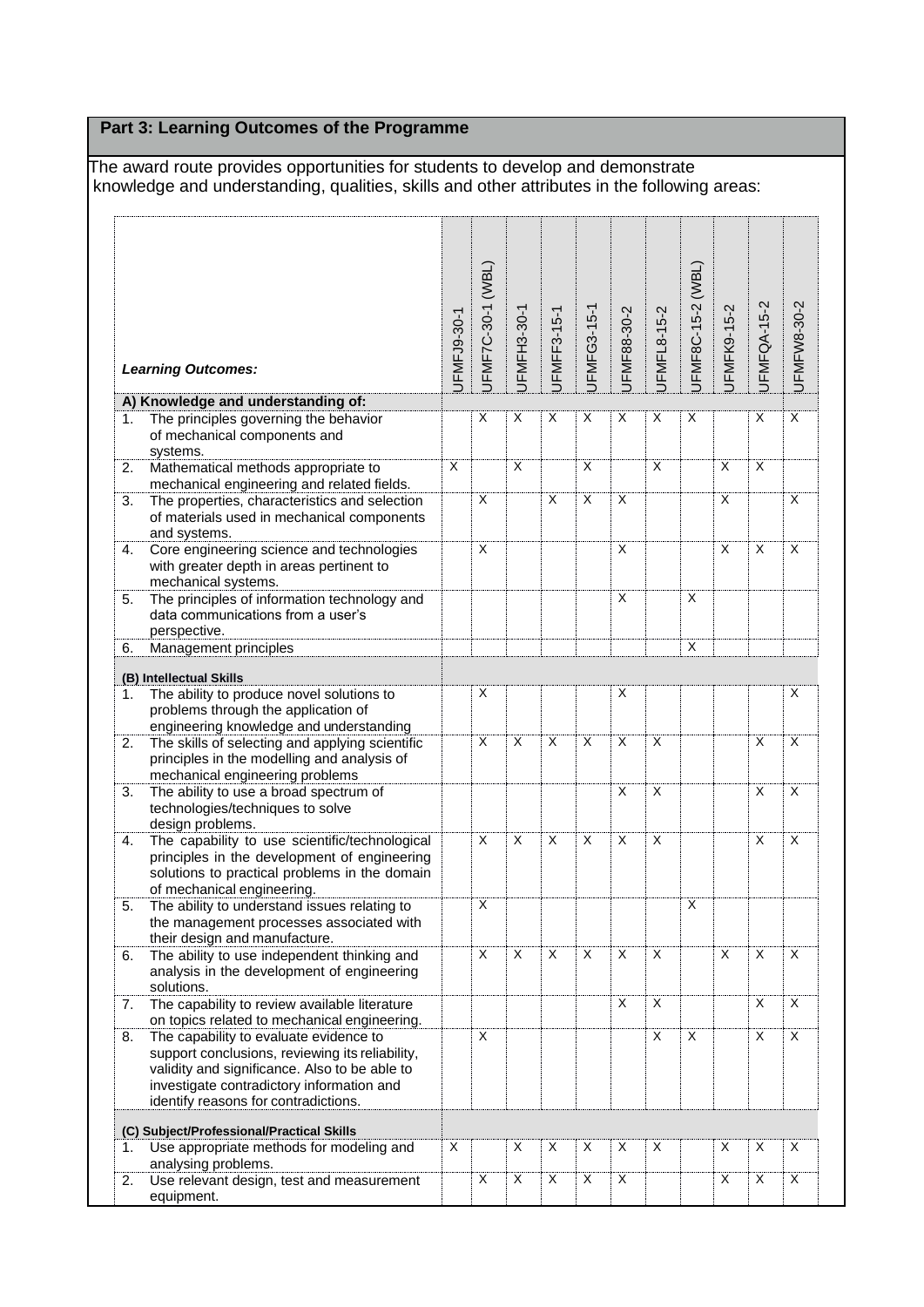|    | Part 3: Learning Outcomes of the Programme                                                                                                                                                                                              |                |                |                |                |   |                |                |                |                         |                |   |
|----|-----------------------------------------------------------------------------------------------------------------------------------------------------------------------------------------------------------------------------------------|----------------|----------------|----------------|----------------|---|----------------|----------------|----------------|-------------------------|----------------|---|
| 3. | Use experimental methods in the laboratory<br>relating to engineering manufacture and test                                                                                                                                              |                | Х              |                |                | X | Χ              |                |                |                         | X              | Х |
| 4. | Demonstrate practical testing of engineering<br>ideas through laboratory work or simulation<br>with technical analysis and critical evaluation<br>of results.                                                                           |                | X              | X              | X              | X | X              |                |                |                         | X              | X |
| 5. | Act autonomously, with minimal supervision<br>or direction, within agreed guidelines.                                                                                                                                                   |                | X              |                |                |   | X              |                |                |                         |                | X |
| 6. | Execute and manage multi-disciplinary<br>projects.                                                                                                                                                                                      |                |                |                |                |   |                |                | X              |                         |                |   |
|    | (D) Transferable skills and other attributes                                                                                                                                                                                            |                |                |                |                |   |                |                |                |                         |                |   |
| 1. | Communication skills: To communicate<br>orally or in writing, including, for instance,<br>the results of technical investigations, to<br>peers and/or to "problem owners".                                                              |                | X              | X              | X              | X | X              |                | X              |                         |                |   |
| 2. | Self-management skills: To manage one's<br>own time; to take responsibility for the<br>quality of the work; to meet deadlines; to<br>work with others having gained insights into<br>the problems of team-based systems<br>development. | X              | X              | X              | X              | X | $\overline{X}$ | $\overline{X}$ | X              | X                       | X              | X |
| 3. | IT Skills in Context: To use software in the<br>context of problem-solving investigations,<br>and to interpret findings.                                                                                                                | X              |                |                | X              | X |                |                | X              |                         |                |   |
| 4. | Problem formulation: To express problems<br>in appropriate notations.                                                                                                                                                                   | $\overline{X}$ | X              | $\overline{X}$ | $\overline{X}$ | X | $\overline{X}$ | $\overline{X}$ |                | X                       | X              | X |
| 5. | Progression to independent learning: To<br>gain experience of, and to develop skills in,<br>learning independently of structured class<br>work. For example, to develop the ability to<br>use on-line facilities to further self-study. | X              | $\overline{X}$ | $\overline{X}$ | X              | X | $\overline{X}$ | $\overline{X}$ | X              | $\overline{\mathsf{x}}$ | $\overline{X}$ | X |
| 6. | Comprehension of professional literature: To<br>read and to use literature sources<br>appropriate to the discipline to support<br>learning activities.                                                                                  |                | X              | X              | X              | X | X              | X              | X              | X                       | X              | X |
| 7. | Group Working: To be able to work as a<br>member of a team; to be aware of the<br>benefits and problems which teamwork<br>can bring.                                                                                                    |                | X              |                |                |   |                |                | X              |                         |                |   |
| 8. | Information Management: To be able to<br>select and manage information, competently<br>undertaking reasonably straight-forward<br>research tasks with minimum guidance.                                                                 |                |                |                |                |   | X              |                | X              |                         |                | X |
| 9. | Self-evaluation: To be confident in<br>application of own criteria of judgement and<br>can challenge received opinion and reflect on<br>action. Can seek and make use of feedback.                                                      |                | X              |                |                |   | X              |                | $\overline{X}$ |                         |                | X |

Students undertake a minimum average of 12 hours/week contact time over the course of the full undergraduate programme. This contact time encompasses a range of face-to-face activities as described below. In addition a range of other learning activities will be embedded within the programme which, together with the contact time, will enable learning outcomes to be achieved and demonstrated. The FdSc will typically be in excess of this minimum due to the significant proportion of laboratory based study. PSRB recommendation for engineering programmes is 18 hours contact per week in the first year of study.

Supplemental instruction will also be provided informally in the workplace, training facilities as well as formally for modules delivered as work based learning.

Induction is undertaken at both University Centre Weston (Weston College) and at UWE Frenchay as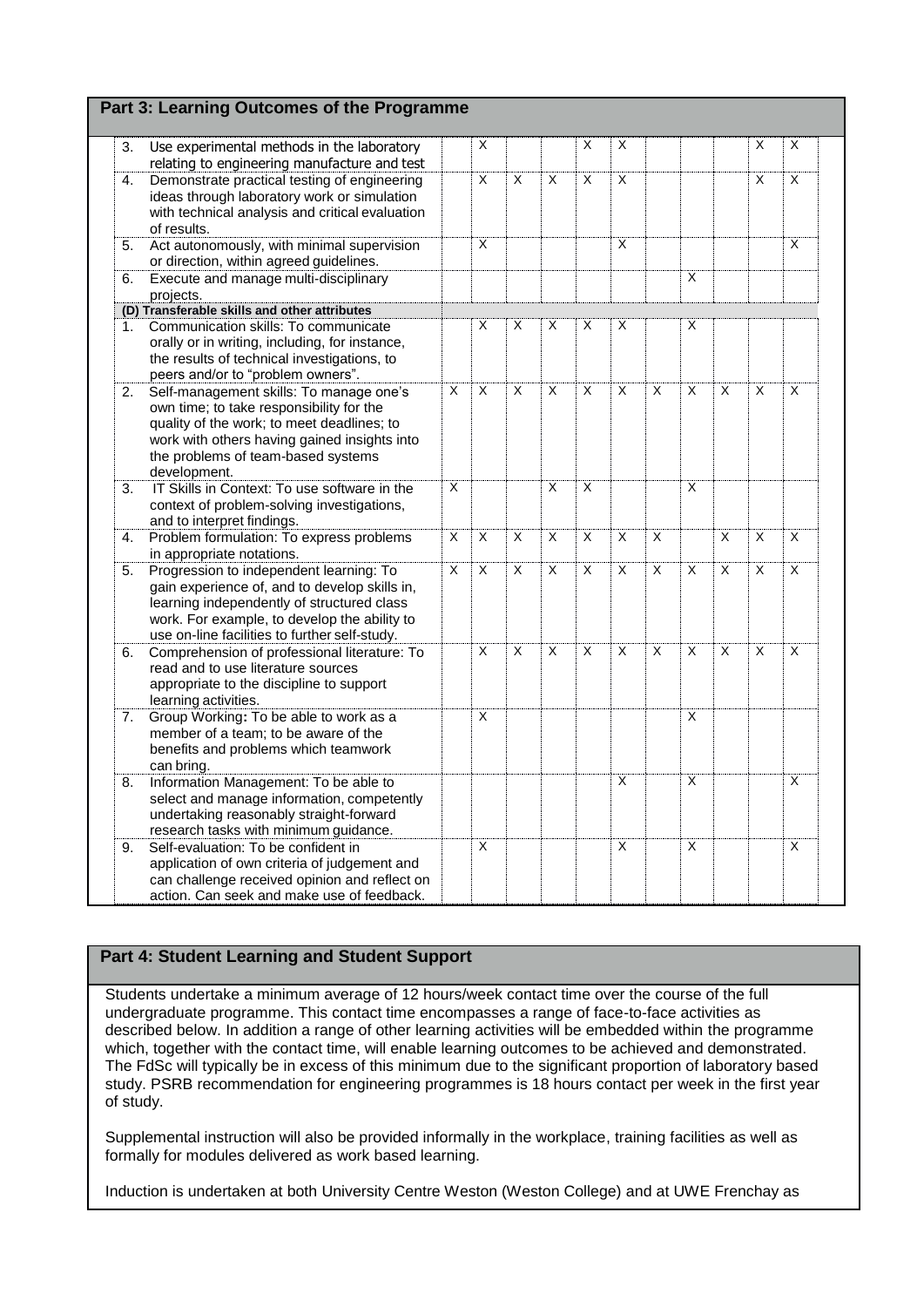the students will be expected to use systems and resources at both sites. They are encouraged to see themselves as UWE students.

On the FdSc Mechanical Engineering programme, teaching is a mix of scheduled, independent and work-based learning. For the programme:

**Scheduled learning** includes lectures, tutorials, project supervision, demonstration, practical classes and workshops; work based learning and supervised time in workshop.

**Independent learning** includes hours engaged with essential reading, case study preparation, assignment preparation and completion etc. These sessions constitute an average time per level as indicated in the table below.

**Work-based Learning** includes time spent exploring issues within their organisation, using the knowledge gained on the course to address a problem(s) related to systems engineering and/or management processes and practice within their own working environment. Work based modules will be supported in the workplace by a work-based supervisor/mentor from within their own organisation. This supervisor will be approved by University Centre Weston and will engage with the College visiting tutor/assessor to ensure that the student gains maximum benefit from the work based learning opportunities.

#### **Academic Support**

Academic advice and support is the responsibility of the staff delivering the module in question. Staff are are expected to be available outside normal timetabled hours, either by appointment or through published staff availability, in order to offer advice and guidance on matters relating to the material being taught and on its assessment.

#### **Technology Enhanced Learning**

All modules on the Mechanical Engineering programme are available on the Virtual Learning Environment "Blackboard/Moodle". Additionally, computer based e-assessment / online is implemented in a number of modules, so that students can take regular short tests with automated computer generated feedback.

#### **Description of the teaching resources provided for students**

#### **Working Environment Distinctive Features**

The FdSc is delivered by University Centre Weston to which the following statements apply:

### 1. **Staff**

Academic staff who teach on this programme are academically well qualified up to PhD level, have relevant extensive industrial experience and have extensive teaching experience. They hold teaching qualifications and are experienced in dealing with the needs of a wide variety of students

### **2. Teaching Facilities**

Students on this programme will benefit from excellent teaching facilities including well- equipped workshops and laboratories in the new South West Skills Campus, well-equipped Mechanical workshop and state-of-the-art classrooms with Interactive Whiteboards and Internet connections. The Labs are equipped with PCs and Laptops with specialist software. Virtual Learning Environment that the students can access 24/7. The students also have full access to the engineering and library facilities at UWE.

### 3. **Equipment**

The educational experience of students on this programme will be enhanced by the use of equipment such as computer based test instrumentation, microprocessor and microcontroller development systems, PLC Trainers electro mechanical rigs and specialist software, including electronic and mechanical Computer Aided Design

#### **4. Student Support**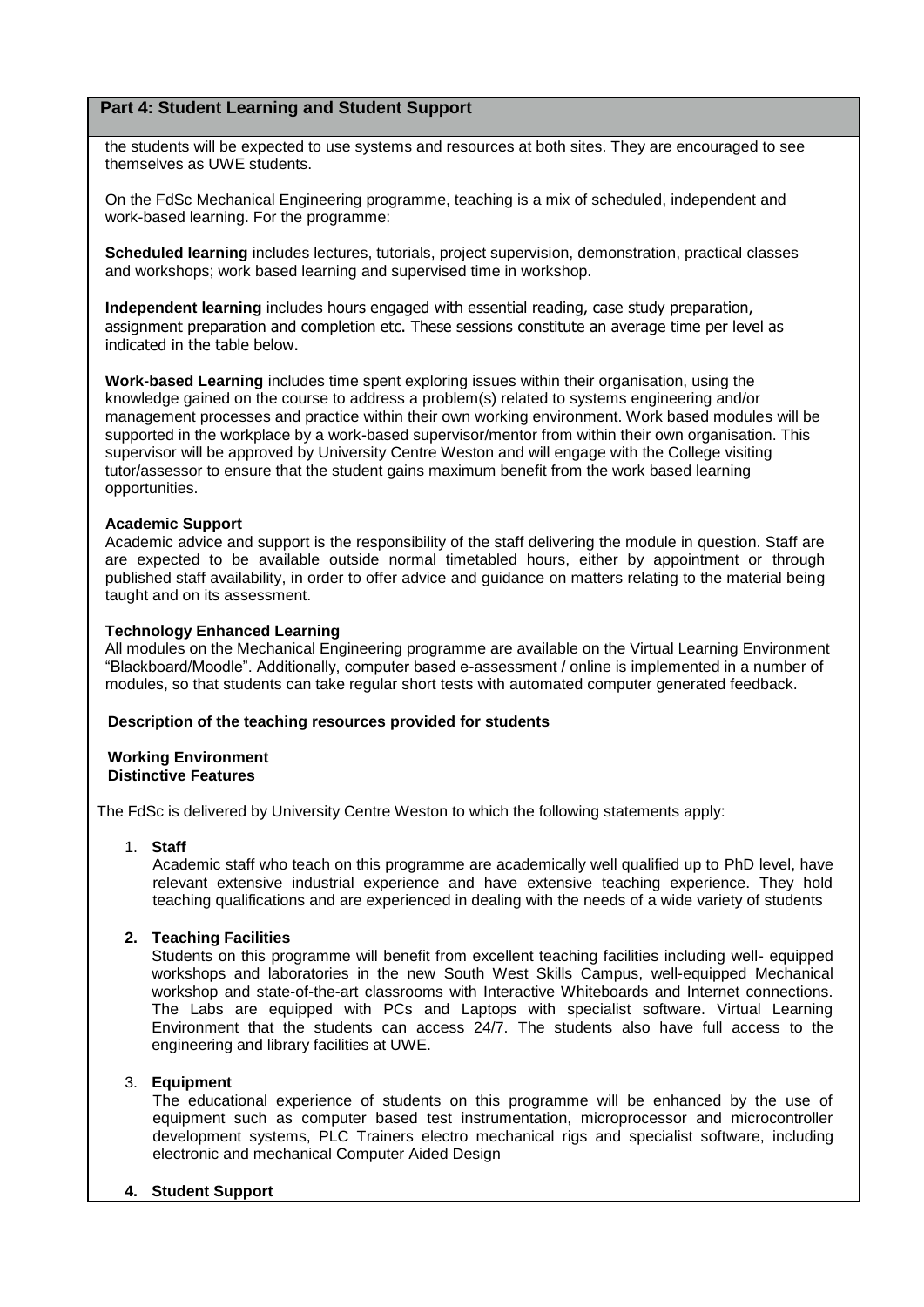University Centre Weston is committed to widening participation in learning, including enhancing progression into HE provision. The College has high quality learning support services which are used to address the barriers to learning faced by many students in the area. There are specific learner support arrangements for flexible learners in the workplace and extensive support mechanisms for managing and mentoring programmes. All students receive tutorials for academic and pastoral support Additional support will be provided through:

- The personal tutor assigned to the programme
- Specialist support and welfare services

• HE student support service provided by the HE Academic Registry Team (HEART) at University Centre Weston.

• An apprenticeship team and assessors to support work placements

#### 5. **Industrial Support**

University Centre Weston has strong employer links that are used to inform the curriculum by identifying changing skills needs and gaps in provision. Employers also actively participate in aspects of course delivery

Students also have access to facilities and student support services at UWE.

Progression to Independent Study Many modules require students to carry out independent study, such as research for projects and assignments. A full range of facilities are available to help students with these. The philosophy is accordingly to offer students both guided support and opportunities for independent study. Guided support, mainly in the form of timetabled sessions, takes the form of lectures, tutorials, seminars and practical laboratory sessions. Students are expected to attend all sessions on their timetable, this is especially important because of the high content of practical lab work in the programme. The progression to independent study is also assisted by the nature of the support offered in individual modules. Typically, module leaders will provide a plan for the module indicating the activities to be carried out and the forms of learning to be undertaken during the delivery of the module, with a view to encouraging students to plan ahead and to take responsibility for managing their time and resources. The assessment processes and timetable for assessments adheres to UWE requirements.

#### **6. Engineering Facilities**

Students can take full advantage of the fully stocked and dedicated laboratories, machining, welding & fabrication workshops, laboratories equipped with the latest CAD/CAM, CNC, Materials, Pneumatic/Hydraulics, Programmable Logic Control, Electronics and Process Control Technology. These facilities will give them access to industry standard training and education. Dedicated PCs and Laptops with industry standard software are available to students. To further enhance our CAD/CAM provision we recently purchased a new CNC machining centre enabling the link between 3D modelling software, machining simulation, stress analysis rigs, a sub-sonic wind tunnel and computerised manufacturing. In addition, we have 3D prototyping technologies, standard Robotics, PLC, Process Control and other Instrumentation and Control technologies and hardware. Foundation degree students will have full access to the above facilities as well as to general purpose teaching rooms and ILT equipped teaching spaces. The students also have access to a well-stocked library with virtual learning facility and electronic resources.

#### **7. Library and IT Provision**

The University Centre Weston main library site is located centrally within the Winter Gardens . We subscribe to a wide range of electronic resources to support the whole curriculum including eBooks and databases. All our e-resources are available through the virtual learning environment, MOODLE and we are linking relevant curriculum resources directly to courses within MOODLE. As students of The University of the West of England students have the opportunity to access a range of:

- specialist laboratories and IT rooms at UWE in addition to the College facilities.
- the University's library and online resources.

The current software resources available include the standard Windows Office packages plus specialist software to service the current engineering curriculum needs. The current list of specialist engineering software is included.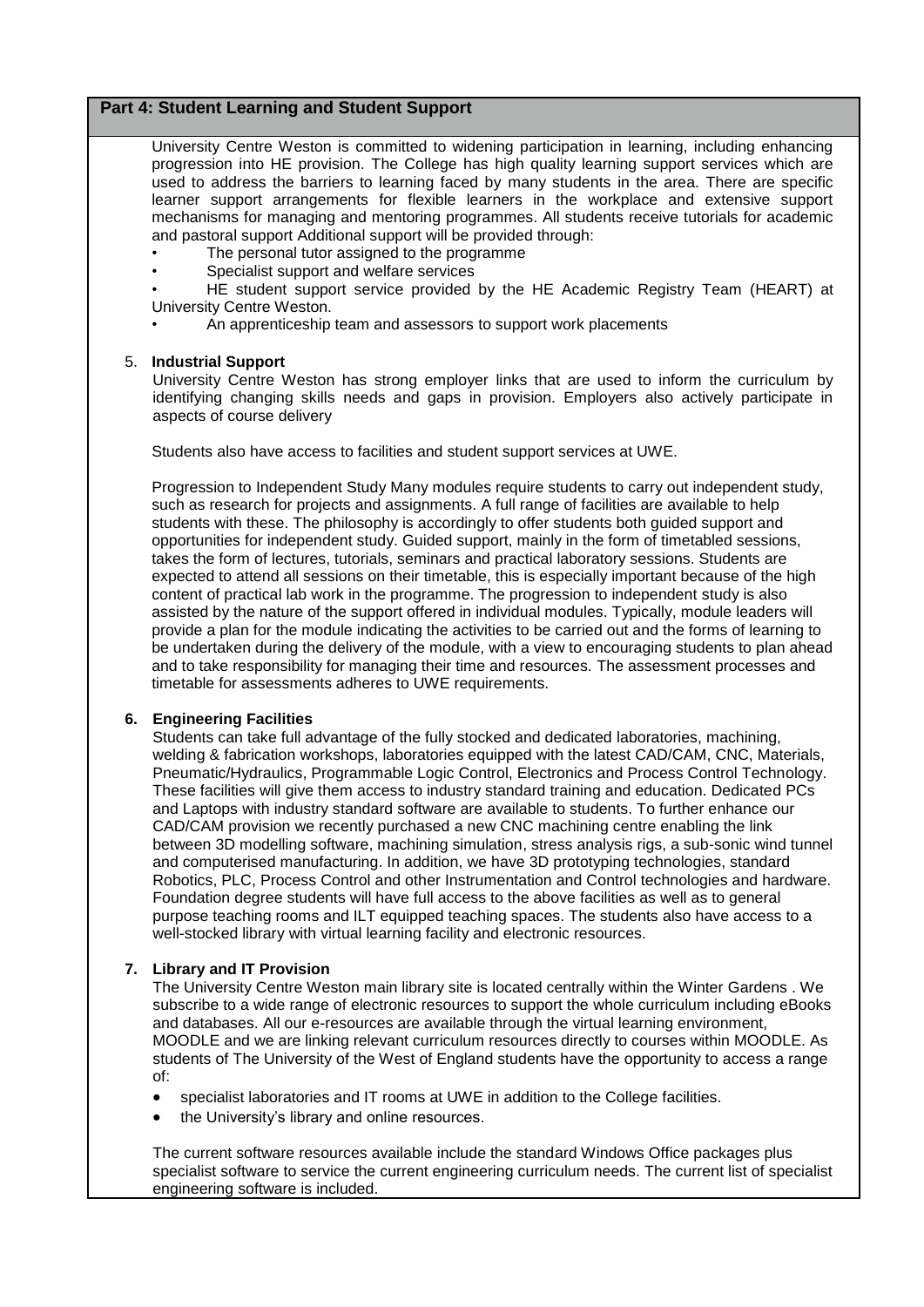University Centre Weston and UWE library services work closely together.

#### **8. Technology Enhanced Learning (TEL)**

The main repository for on-programme learning materials at HE level will be the VLE (Blackboard/Moodle) as well as a move to Office 365. This is now extensively used by all engineering staff as well as students as the first port of call for unit specific materials. The vast majority of learning materials have been developed and been made available by the teaching staff of UWE, but will be augmented and enhanced by University Centre Weston staff, and include subject and lesson notes, presentations, schemes of work and assignments as well as links to other resources (e.g. hyperlinks). All networked, Office 365 and VLE resources, including networked software applications, are available via any internet connection for any enrolled student via the remote access link on the College website.

#### **9. Pastoral Care**

The HE Academic Registry Team (HEART**)** offer wide range of support for students with additional learning needs and disabilities. HEART also offers welfare support and has a Mental Health Specialist available to all students regardless of a diagnosis. Study Skills specialist support is arranged and provided by HEART, and students are able to contact them directly to discuss any issues they may be having; personal or academic.

Students can disclose a learning need or disability at any point during the application and enrolment process.

#### 10. **Student Representatives**

The University of the West of England requires each programme to have at least one student representative from each year of the programme. Student Representatives are elected by the student group and will attend the Programme Committee meetings at University Centre Weston. He or she will be able to raise issues and concerns on behalf of fellow students with members of the Programme Team. The student representative can also relay student concerns to module leaders or HEART at any time.

#### **11. Employability**

The majority of students on FdSc Mechanical Engineering will be employed and the course will offer them career progression through academic and professional development. The college has a dedicated career advice and guidance team to support the students throughout the course.

Students also have access to the University Centre Weston Careers Service which is provided by UWE but available to students at the Winter Gardens campus.

#### **Description of any Distinctive Features**

The College has strong employer links which are used to inform the curriculum by identifying changing skill needs and gaps in provision. Employers also actively participate in aspects of course delivery

Students also have access to the all facilities and student support services at UWE.

### **Part 5: Assessment**

A: Approved to [University Regulations and Procedures](http://www1.uwe.ac.uk/students/academicadvice/assessments/regulationsandprocedures.aspx)

### **Assessment Strategy**

A broad range of assessment strategies are used ensuring that both theoretical and practical aspects of the learning outcomes are assessed. There will be a strong focus on learning through the work environment through work-based projects and learning in the workplace. Students will be expected to draw on their professional and work experience to conceptualise their learning.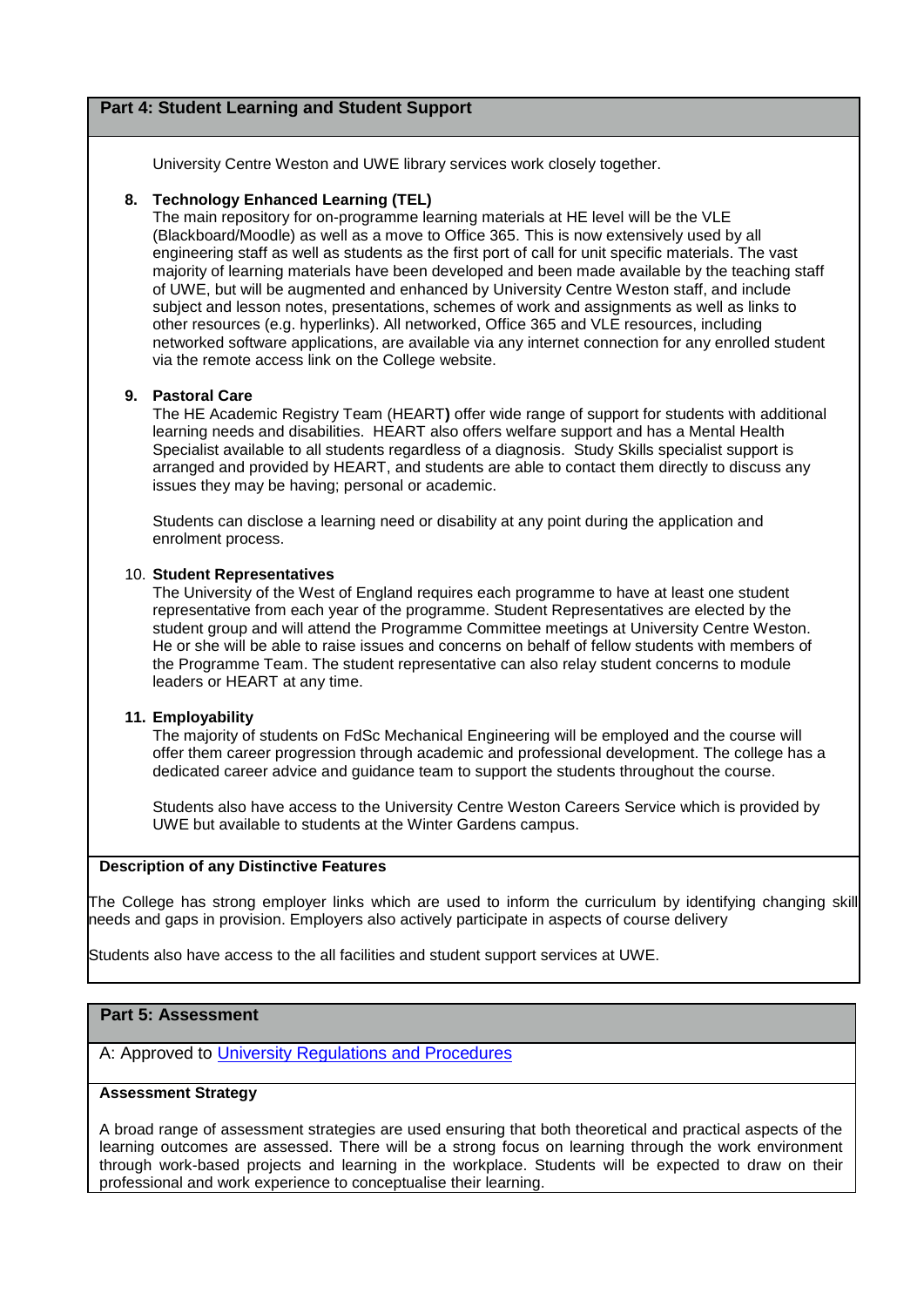## **Part 5: Assessment**

Testing of the knowledge base is through assessed coursework (individual and group), laboratory work, oral presentation, observed group meetings, through tasks undertaken under controlled conditions and through formal examinations.

Comprehension of and ability to apply intellectual skills are tested in all engineering modules through coursework, lab and computer exercises and examinations.

## **Part 6: Programme Structure**

This structure diagram demonstrates the student journey from Entry through to Graduation for a typical **part time student**, including: level and credit requirements; interim award requirements module diet, including compulsory and optional modules.

## ENTRY

|                          | <b>Compulsory Modules</b>           | <b>Optional Modules</b> | <b>Interim Awards</b> |
|--------------------------|-------------------------------------|-------------------------|-----------------------|
|                          | <b>UFMFJ9-30-1</b>                  | <b>NONE</b>             | Cert HE               |
|                          | <b>Engineering Mathematics</b>      |                         | Mechanical            |
|                          | <b>UFMF7C-30-1</b>                  |                         | Engineering           |
| $\overline{\phantom{0}}$ | Design, Materials and Manufacturing |                         |                       |
|                          | (WBL)                               |                         | 120 credits at        |
| Year                     | <b>UFMFH3-30-1</b>                  |                         | appropriate level     |
|                          | <b>Stress &amp; Dynamics</b>        |                         |                       |
|                          | <b>UFMFF3-15-1</b>                  |                         |                       |
|                          | Energy & Thermodynamics             |                         |                       |
|                          | <b>UFMFG3-15-1</b>                  |                         |                       |
|                          | <b>Fluid Dynamics</b>               |                         |                       |

|        |                                    |             | <b>Interim Awards</b> |
|--------|------------------------------------|-------------|-----------------------|
|        | <b>UFMF8C-15-2</b>                 | <b>NONE</b> | Cert HE               |
|        | Project Management (WBL)           |             | Mechanical            |
| $\sim$ | <b>UFMFK9-15-2</b>                 |             | Engineering           |
| Year   | <b>Engineering Mathematics 2</b>   |             |                       |
|        | <b>UFMF88-30-2</b>                 |             | 120 credits at        |
|        | Design & Electromechanical Systems |             | appropriate level     |
|        |                                    |             |                       |

|     | <b>Compulsory Modules</b>    | <b>Optional Modules</b> | <b>Interim Awards</b> |
|-----|------------------------------|-------------------------|-----------------------|
|     | <b>UFMFL8-15-2</b>           | <b>NONE</b>             | Cert HE               |
|     | <b>Dynamics</b>              |                         | Mechanical            |
| ო   | UFMFQA-15-2                  |                         | Engineering           |
| ear | <b>Stress Analysis</b>       |                         |                       |
| ≻   | <b>UFMFW8-30-2</b>           |                         | 120 credits at        |
|     | Heat Transfer, Power and the |                         | appropriate level     |
|     | Environment                  |                         |                       |
|     |                              |                         |                       |

# **GRADUATION**

Achievement of FdSc allows progression to Level 3 of BEng (Hons) Mechanical Engineering. If students achieve at least a 60% average across level 2 modules, then they will have achieved the criteria for progression to MEng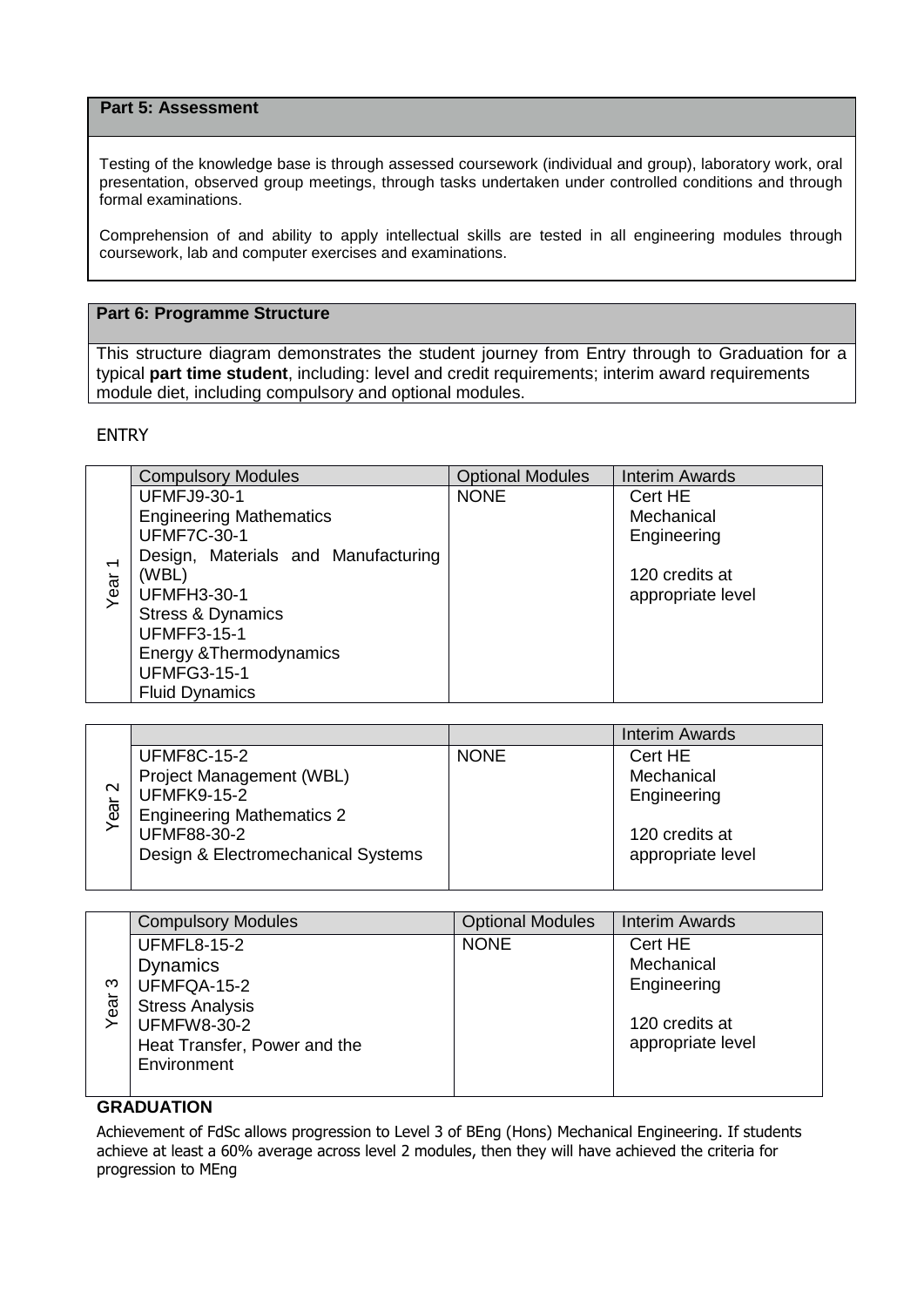# **Part 7: Entry Requirements**

In addition to the University's Standard Entry Requirements

- **GCSE:** Mathematics and English Language at grade C or above required.
- **Specific subjects:** A level Mathematics grade C; IB Mathematics (Higher) grade 5; BTEC unit Further Mathematics for Engineering Technicians; or equivalent. Also one of the following: Chemistry, Computing/Computer Science, Design and Technology, Electronics, Engineering, Information and Communications Technology, Music Technology, Physics.
- **Relevant subjects:** Physics, Computing, ICT, Engineering, Science
- **EDEXCEL (BTEC) Diploma:** BTEC Nationals accepted: Aerospace Engineering; Communications Technology; Electrical/Electronic Engineering; Engineering; Manufacturing Engineering; Mechanical Engineering; Operations and Maintenance Engineering; Polymer Processing and Materials Technology; Telecommunications.
- Students with a BTEC National Diploma must have passed Further Mathematics for Engineering Technicians, and those with the 14 – 19 Diploma must also offer the Additional Specialised Learning in Mathematics.
- **Access:** Achievement of the Access to HE Diploma; achievement of Level 3 credits in Mathematics to include algebra and calculus (please contact us for further information and advice); plus at least one other Science or Technology subject; achievement of Level 2 credits in Mathematics, English Language and Science.
- **Baccalaureate IB:** Accepted (see the UCAS website for the UCAS tariff points that you can gain from the IB to put towards our points requirements)
- **An interview may also be required**

For the University's general entry requirements please see <http://www.uwe.ac.uk/study/entryReqs.shtml>

Mature applicants with relevant experience who do not have the stated entry requirements are encouraged to apply.

Tariff points as appropriate for the year of entry - up to date requirements are available through the [courses database](http://www1.uwe.ac.uk/whatcanistudy/courses)

# **Part 8: Reference Points and Benchmarks**

Description of *how* the following reference points and benchmarks have been used in the design of the programme:

The engineering benchmarks for foundation degree qualifications and undergraduate degrees [\(QAA UK](http://www.qaa.ac.uk/assuringstandardsandquality/quality-code/Pages/default.aspx)  [Quality Code for HE\)](http://www.qaa.ac.uk/assuringstandardsandquality/quality-code/Pages/default.aspx) provided the guidelines for the design of the programme in conjunction with SEMTA. In particular, the Engineering Subject Benchmark Statement (2015) regarding the characteristics of engineering graduates, and the Foundation Degree Qualification Benchmark (2010) defining the characteristics of foundation degrees have influenced the design of the programme. The learning outcomes, professional practice and transferable skills that have been written into the Foundation Degree has taken these Benchmark statements into consideration addressing them in order to ensure the graduates are have the required level of skills, knowledge within a vocational workplace context.

*(QAA Foundation Degree Benchmark)* [http://www.qaa.ac.uk/en/Publications/Documents/Foundation-Degree](http://www.qaa.ac.uk/en/Publications/Documents/Foundation-Degree-qualification-benchmark-May-2010.pdf)[qualification-benchmark-May-2010.pdf](http://www.qaa.ac.uk/en/Publications/Documents/Foundation-Degree-qualification-benchmark-May-2010.pdf)

In addition, all modules in the programme have been written to conform to the learning outcomes required by the Engineering Council UK. This is mandatory for accredited engineering programmes. The specific outcomes are largely based on: